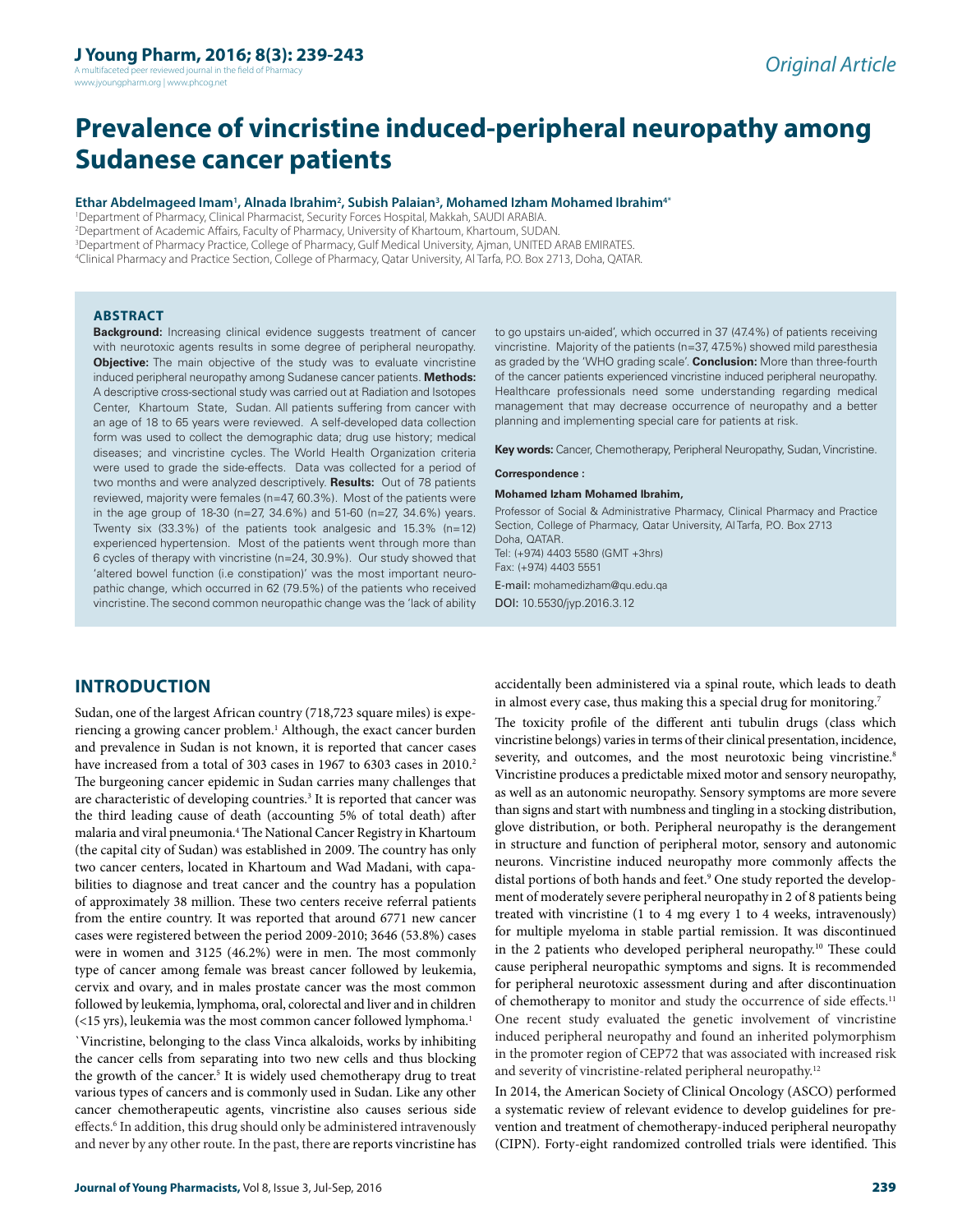report summarizes the guidelines presented by ASCO.<sup>11</sup> The induction of peripheral neuropathy is a common factor in limiting therapy with chemotherapeutic drugs. Little is known about the development of neuropathy due to vincristine among Sudanese cancer patients. Even though the use of vincristine is high in Sudan, it seems that information regarding vincristine peripheral neuropathy among Sudanese cancer patients is scarce in the literature. Vincristine seems to remain one of the most important drugs in the treatment of cancer in Sudan. This preliminary study explored the extent of cases and provided useful information to healthcare providers in the oncology areas and the aim of this study was to evaluate vincristine peripheral neuropathy among Sudanese cancer patients.

# **METERIALS AND METHODS**

Study design: A descriptive cross sectional hospital-based study design was used in this study. It was carried out at Khartoum State, Sudan.

Study duration: During the period 10 December 2013 to 10 February 2014. The ethics committee at Radiation and Isotopes Center, Khartoum, Sudan approved the study.

Population: All patients suffering from cancer with aged 18 to 65 years were reviewed. Patients were excluded if family members have had a history of peripheral neuropathy.

Study setting: The study was carried out at the Radiation and Isotopes Center Khartoum. This is a Ministry of Health center for diagnosis and management of cancer disease in Sudan. It is one among the two cancer centers in the country. It is a 100-bed health facility. The other center in Wad Madani (that serves for 10% of the total Sudanese population)<sup>13</sup> is excluded from the study due to feasibility reasons and unavailability of data.

Data collection tools: Data collection form collected the following patient's information: demographic data: age, gender, socioeconomic status; drug use history: analgesics, steroids; medical diseases history: diabetes mellitus, hypertension; and vincristine cycles. The WHO criteria (subjective measure) were developed at the initiative of the World Health Organization.<sup>14</sup> Recommendations were described for standardized approaches to the recording of baseline data relating to the-patient, the tumor, laboratory and radiological data, the reporting of treatmentrelated toxicity and tumor response. The peripheral neuropathy section includes paresthesias, reflex decrease, and extent of motor loss as parameters. Data was analyzed descriptively as frequency and percentages using SPSS Version 22.

# **RESULTS**

Demographic profile of the patients: Out of 78 patients reviewed, majority of the cases were females (n=47, 60.3%). Most of the patients were in the age group of 18-30 (n=27, 34.6%) and 51-60 (n=27, 34.6%). 33.3% of the patients took analgesic and 15.3% experienced hypertension (Table 1).

Disease background and therapy: Most of the patients went through more than 6 cycles of therapy with vincristine (n=24, 30.9%) (Table 2).

Vincristine induced peripheral neuropathy: Our study showed that altered bowel function (constipation) was the most important neuropathy change, which occurred in 62 (79.5%) of the Sudanese cancer patients who received vincristine. The second common neuropathic change was the lack of ability to go upstairs un-aided (a parameter used to evaluate peripheral neuropathy), which occurred in 37 (47.4%) of patients receiving vincristine (Table 3).

In this study, almost half of our patients  $(n=37; 47.5%)$  showed mild paresthesia according to WHO scale (Figure 1).

## **DISCUSSION**

Although, chemotherapy has resulted in substantial positive outcomes for cancer patients, it has caused substantial toxicity to the cancer patients. Our study found a high percentage of patients experienced neuropathy due to vincristine. The side effect such as peripheral neuropathy could cause discontinuation of therapy and negatively affect the patient's quality of life. <sup>15</sup> Our findings indicated that most of the cancer patients experienced non-normal bowel function after taking vincristine, problem of getting upstairs unaided and problem walking unaided. The incidence of side effects ranged from 12.8-79.5% which was higher than documented by several studies (30-47%). <sup>15</sup> One Indian study found a



**Figure 1:** WHO grading scales for peripheral neuropathy.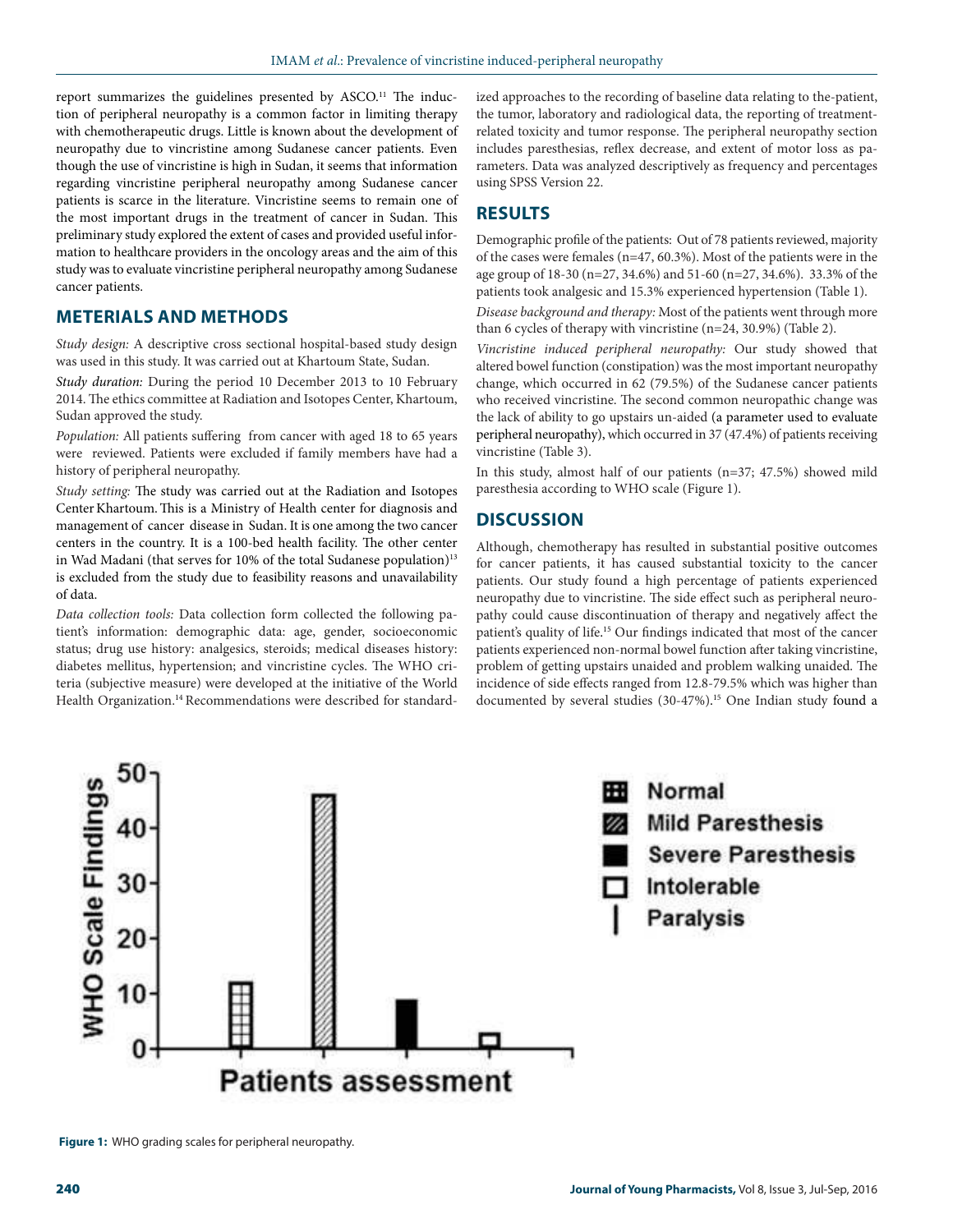| <b>No</b> | <b>Parameters</b>                    | Number (%) |
|-----------|--------------------------------------|------------|
| 1.        | Total number of the patients studied | 78 (100)   |
| 2.        | Gender                               |            |
|           | (a) Male                             | 31(39.7)   |
|           | (b) Female                           | 47(60.3)   |
| 3.        | Age Group (Years)                    |            |
| (a)       | $18 - 30$                            | 27(34.6)   |
| (b)       | $31 - 40$                            | 10(12.8)   |
| (c)       | $41 - 50$                            | 09(11.6)   |
| (d)       | $51 - 60$                            | 27(34.6)   |
| (e)       | $>60$                                | 05(6.4)    |
| 4.        | Drug History                         |            |
| (a)       | Analgesics                           | 26(33.3)   |
| (b)       | Steroids                             | 09(11.5)   |
| (c)       | Other drugs                          | 43(55.2)   |
| 5.        | <b>Medical Diseases</b>              |            |
| (a)       | Hypertension                         | 12(15.3)   |
| (b)       | Diabetes Mellitus                    | 04(5.1)    |
| (c)       | Other diseases                       | 62(79.6)   |

|  | Table 1: Demographic features, drug and medical information of cancer patients |  |
|--|--------------------------------------------------------------------------------|--|
|--|--------------------------------------------------------------------------------|--|

### **Table 2: Frequency of vincristine therapy cycles in cancer patients**

| <b>Vincristine Cycles</b> | Number (%) |
|---------------------------|------------|
| One cycle                 | 12(15.4)   |
| Two cycles                | 12(15.4)   |
| Three cycles              | 09(11.5)   |
| Four cycles               | 03(3.8)    |
| Five cycles               | 09(11.5)   |
| Six cycles                | 09(11.5)   |
| $>\s{S}$ ix cycles        | 24(30.9)   |

#### **Table 3: Vincristine induced peripheral neuropathy in cancer patients**

| <b>Patients findings</b>                  | Number (%) |  |  |  |
|-------------------------------------------|------------|--|--|--|
| Write Using Pen Unaided                   |            |  |  |  |
| <b>Yes</b>                                | 68 (87.2)  |  |  |  |
| N <sub>o</sub>                            | 10(12.8)   |  |  |  |
| Walk Unaided                              |            |  |  |  |
| Yes                                       | 50(64.1)   |  |  |  |
| No                                        | 28 (35.9)  |  |  |  |
| Go Upstairs Unaided                       |            |  |  |  |
| <b>Yes</b>                                | 41(52.6)   |  |  |  |
| No                                        | 37(47.4)   |  |  |  |
| Temperature Sense                         |            |  |  |  |
| <b>Yes</b>                                | 68 (87.2)  |  |  |  |
| No                                        | 10(12.8)   |  |  |  |
| Bowel Function BEFORE Vincristine Therapy |            |  |  |  |
| Normal                                    | 75 (96.2)  |  |  |  |
| Not Normal                                | 03(3.8)    |  |  |  |
| Bowel Function AFTER Vincristine Therapy  |            |  |  |  |
| Normal                                    | 16(20.5)   |  |  |  |
| Not Normal                                | 62(79.5)   |  |  |  |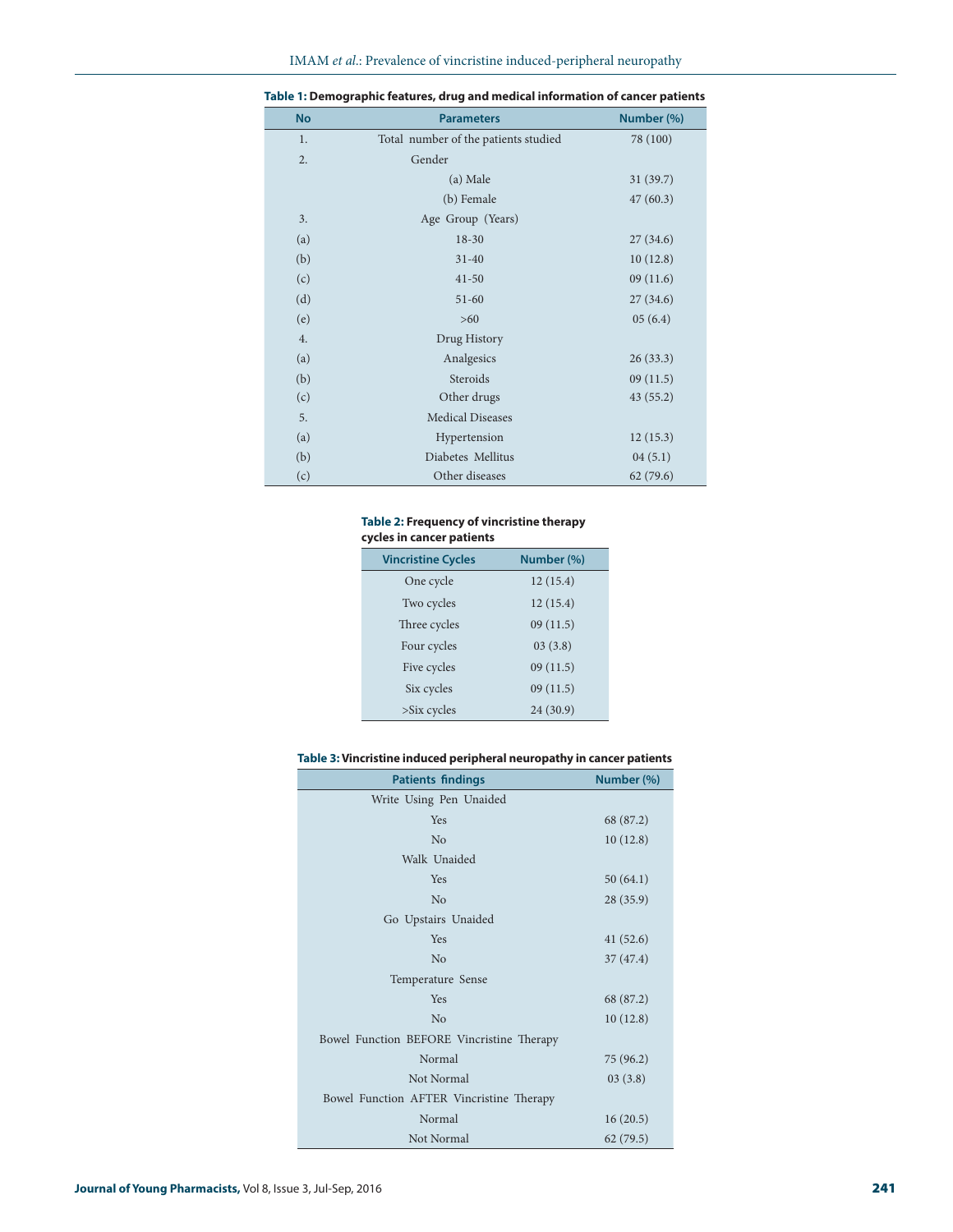relatively higher incidence of vincristine-induced neuropathy in Indian children and authors attributed it to coexistence of severe malnutrition in those patients.<sup>16</sup>

According to one research finding, vincristine causes peripheral neuropathy and the patients who suffers peripheral neuropathy experiences problems related to cardiovascular, gastrointestinal and genitourinary systems.16 In addition, patients who experienced peripheral neuropathy, a side-effect from chemotherapy could be disabled after using antineoplastic agents.<sup>17</sup> One study noticed, in children the lower age could resulted in greater sensitivity of some nerves to vincristine and thus showing a motor predominant neuropathy in children.<sup>18</sup> Patients experiencing this side effects would require reduction or cessation of the chemotherapy.<sup>11,19,20</sup> Worst case that could happen is increase in cancerrelated morbidity and mortality. The frequency and severity of the sideeffects depend very much on the dose, duration and schedule of the chemotherapy used.<sup>15</sup>

It is recommended for performing routine neuropathic pain analysis on patients following various investigations.<sup>21</sup> One study provided evidence for overcoming this effect. Authors strongly recommended that intravenous calcium and magnesium therapy can lessen the development of oxaliplatin-induced peripheral neuropathy. Vitamin E may also reduce the development of this effect. Other agents that could be used but need more strong evidence are glutamine, glutathione, N-acetylcysteine, oxcarbazepine, and xaliproden.<sup>20</sup>

In clinical practice settings, peripheral neuropathy is normally screened in patients treated with chemotherapy drugs like vincristine.<sup>22</sup> There are several chemotoxicities grading systems i.e. combination of subjective (patient questionnaire) and objective (clinical evaluation) parameters, that could be used for various levels of paresthesia. One of the widely used grading systems is the WHO criteria.<sup>14</sup> Our finding using the WHO criteria indicated that close to half of the patients experienced mild paresthesia. Vincristine-induced peripheral neuropathy is dose dependent, as up to 60% of patients may develop a clinically significant (grade 1-2) primarily sensory or sensorimotor neuropathy at vincristine cumulative doses between 30-50 mg.<sup>21</sup> This finding indicates that vincristine was well tolerated by nearly half of the Sudanese cancer patients. This finding is comparable to a study from Britain.<sup>23</sup> However, the induction and maintenance of vincristine in the British study was measured by objective evaluation methods, while in our study we used a subjective questionnaire evaluation method. This point suggests the need for future prospective studies on vincristine peripheral neuropathy in Sudan. Quantitative assessment is a must on patients receiving chemotherapy and it should be continued even after patients have stopped taking the drug.

#### Clinical implications of the study

Understanding the incidence of disabling peripheral neuropathy is important because it has a significant negative impact on patient's quality of life. Oncologists and other healthcare providers must realize the sideeffect experienced by cancer patients receiving chemotherapy. They need some understanding regarding medical management that may decrease neuropathy and planning and implementing special care for patients at risk. Assessment is important during treatment and even after discontinuation of treatment.

#### Study limitations

The study is only preliminary and looked at limited number of samples and the findings could not be generalized. This is a descriptive study and we are not able to make any conclusive remarks. Around 43% of the patients could not recalled the drugs taken in the past, while in 62% of the patients, other diseases experienced by them could not be identified from the medical record. These two factors could be related to peripheral neuropathy, but could not be confirmed. Moreover, the cancer center in Wad Madani (one among the two cancer centers in the country) was not studied in this research and hence cannot generalize this findings to the entire country.

#### Study recommendations

A nationwide study should be conducted to better understand the extent of vincristine and other chemotherapy-induced neuropathy among cancer patients in the country. The future study should also analyze the association of neuropathy and cumulative dose and type of chemotherapy received by patients.

## **CONCLUSION**

In conclusion, most of the cancer patients experienced vincristine peripheral neuropathy especially affecting the bowel function and going up the stairs. Almost half of our patients showed mild paresthesia according to WHO scale. Healthcare professionals need some understanding regarding medical management that may decrease neuropathy, and planning and implementing special care for patients at risk.

## **ACKNOWLEDGEMENT**

Our special thanks go to all the staff of the National Radiation and Isotopes Center, Khartoum, Ministry of Health, Sudan for their cooperation and assistance.

# **CONFLICT OF INTEREST**

The author declare no conflict of interest.

## **ABBREVIATIONS USED**

**ASCO:** American Society of Clinical Oncology; **CIPN:** Chemotherapy-induced peripheral neuropathy; **WHO:** World Health Organization.

## **ABOUT AUTHORS**

**Ethar Abdelmageed Imam:** Obtained her MSc degree in Clinical Pharmacy from Khartoum University in 2014.The thesis was on vincristine peripheral neuropathy in Sudanese cancer patients. Currently, she is practicing as a clinical pharmacist at the Security Forces Hospital in Saudi Arabia.

**Alnada A. M. Ibrahim:** Is the Deputy Dean for Academic Affairs, and Assistant Professor at the Department of Pharmaceutics, Faculty of Pharmacy, University of Khartoum,Khartoum, Sudan.

**Subish Palaian** is an Associate Professor of Pharmacy Practice at College of Pharmacy, Gulf Medical University, Ajman United Arab Emirates. He obtained his PhD from UniversitiSains Malaysia, Penang, Malaysia in the year 2010. His major research interestsinclude pharmacovigilance, drug promotion, patient counseling, drug information, drug utilization evaluation and teaching safe use of medicines to health professionals and healthcare related students.